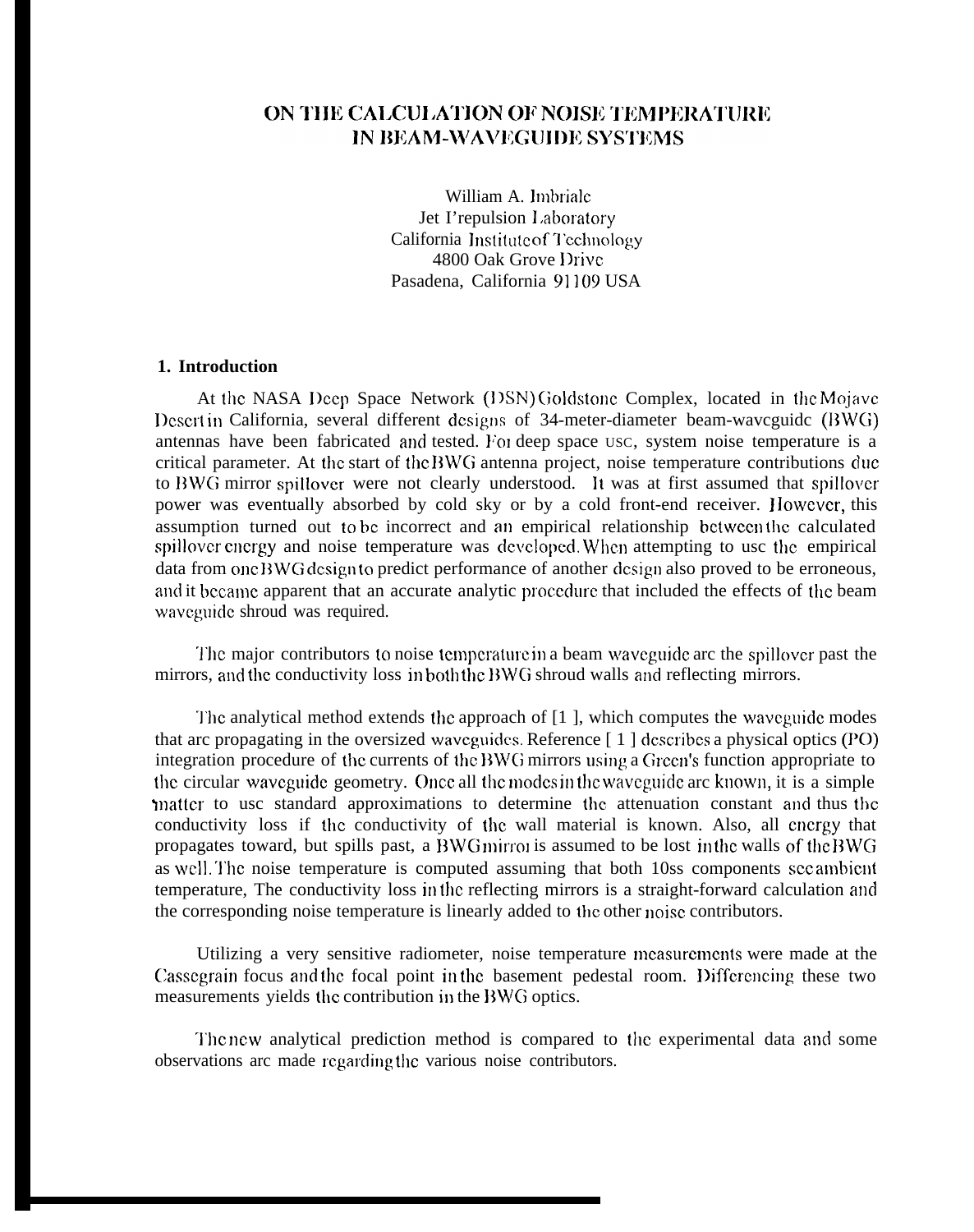#### 2. '1'hc 11 SS-13 Research and **Development Antenna**

The 11SS-13 34-meter research and development antenna  $(Fig. 1)$  is an integral part of the advanced systems program and a test bed for technologies aimed at introducing BWG antennas and Ka-band  $(32-G)$  Iz) frequencies into the DSN. The design of the center-fed BWG consists of a beam magnifier ellipse in a pedestal room located below ground level that transforms a 22-dB gain feedhorn into a high-gain 29-dB gain pattern for input to a standard four-mirror (two flat and two paraboloid) BWG system. The design of the upper section of the BWG is based on a Geometrical optics ((3.(1.) criteria, which guarantees a perfect image from a reflector pair. The systcm was initially designed (Phase 1) for operation at 8.45 GIIz (X-band) and **32 GIIX**  $(Ka-band)$ , and has less than 0.25-dB loss, which was determined by comparing the gain of a 29-dB gain horn feeding the dual-shaped reflector system with that obtained using the BWG systcm at X-band.

The first measurements of the noise temperature at X-band showed that the BWG system contributed  $8.9$  K to the system noise temperature [2]. Early estimates based upon expectations that the spillover energy eventually was absorbed by the cold sky were much lower. Since the 8.9 K noise temperature from the BWG was unacceptable, and knowing that the spillover energy sccs a high noise temperature, a design effort to optimize the  $G/T$  was undertaken [3]. The optimization used an empirical technique for computing noise tcmpcraturc that assumed tbc spillover energy (calculated by ignoring the shroud) sccs an average temperature determined by mcasurcmcnt. This proved to bc reasonably accurate and the optimized design based upon using a 24.2-dB gain born for a feed was installed and tested. The measured noise temperature contribution of the BWG using the 24.2-dB horn was 2.0 K. '1'able 1 shows the percent spillover past cach BWG mirror calculated by using the new analytical method that includes the effects of the shroud. Assuming that the spillovcr energy sccs ambient tcmpcraturc, and adding the mirror reflectivity and shroud conductivity losses yields a calculated temperature of 8.7 K for the  $22.5$ -dB horn vs. a measured 8.9 K, and a calculated value of 1.6 K for the 24.2-dB horn vs. a measured value of  $2.0 K$ .

## **3. '1'hc Antenna Systc,m Rcscarcb "l'ask (A RS'1') Antenna**

A second BWG design that used a single curved parabolic mirror, three flat mirrors, and a near-fic]d Casscgranian dual reflector optics was constructed. It was originally used for an X-band experiment and was subsequently modified for use at S-band in the DSN. Since the original mirror design was for X-band, there is considerable spillover energy in the BWG at S-band. Using the empirically determined constants from the 1  $\text{)SS}-13 \text{BWG}$  system predicted an antenna noise temperature of  $70$  K. When the measured noise temperature was  $39$  K it was obvious that the ncw analytical technique was necessary to predict the noise temperature when there was no measured data to determine the empirically derived constants. The new technique predicts a DWG noise tcmpcraturc contribution of 42.9 K.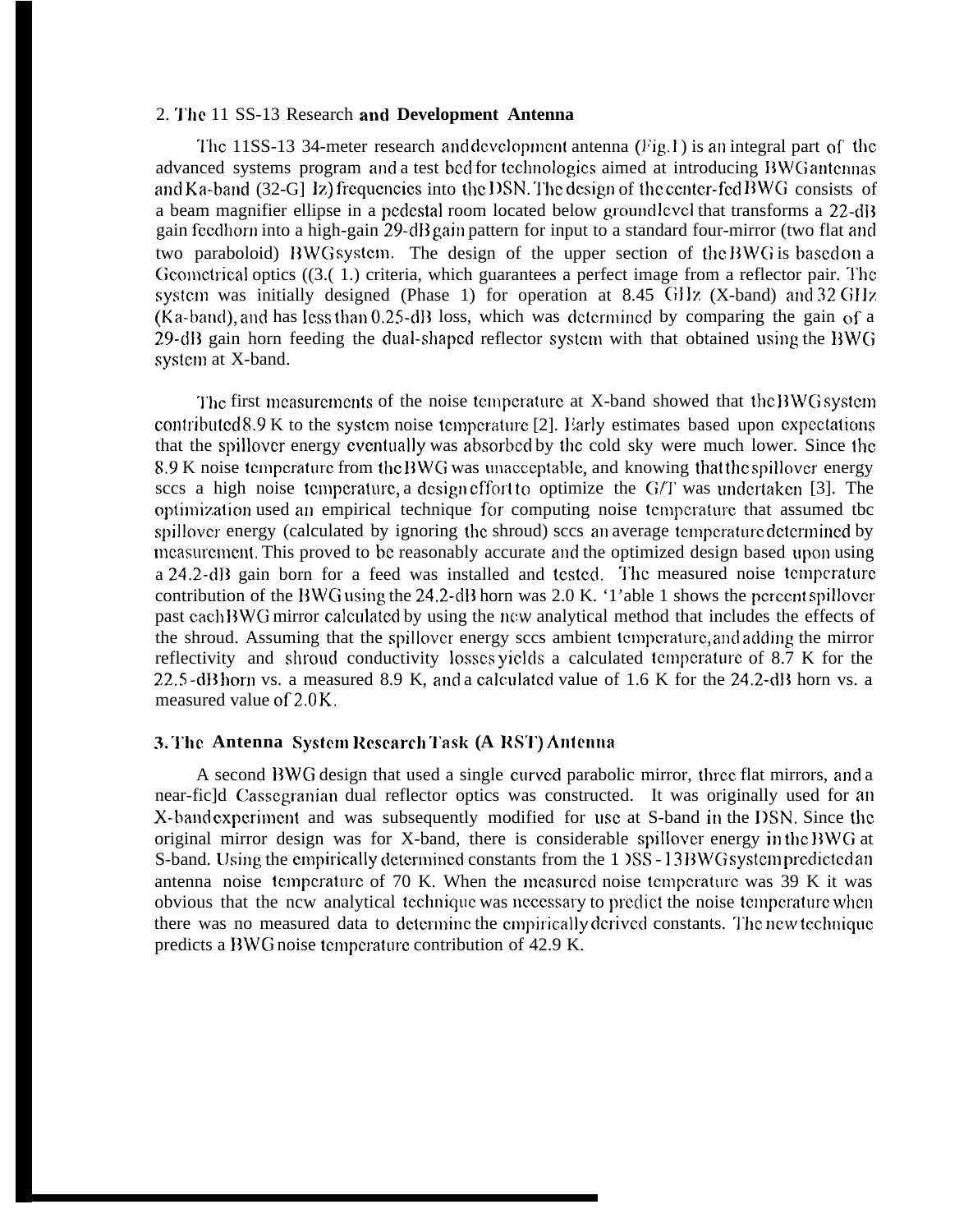

Figure 1. NASA Beam-Waveguide Antenna